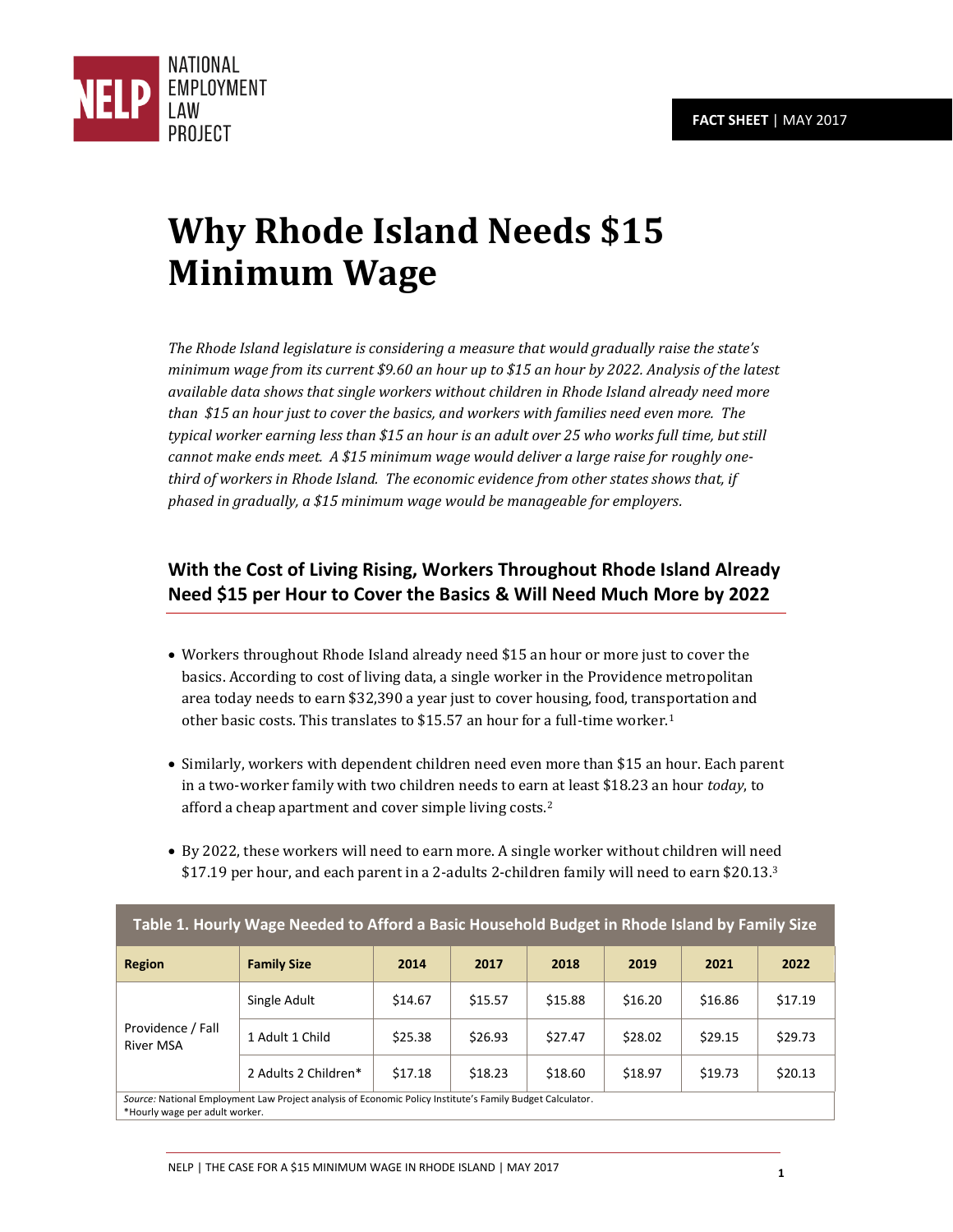- Wages have fallen to the point that today about 187,000 workers in Rhode Island earn less than \$15 an hour.<sup>4</sup>
- Roughly one-third (33 percent) of Rhode Island's workforce would receive a long overdue raise by gradually phasing-in a \$15 minimum wage by 2024, under the new federal minimum wage proposal.<sup>5</sup>
- The typical worker would see an income gain of \$3,500 to \$5,100 a year<sup>6</sup> enough to make a significant difference in the life of a home care aide, airport worker or fast food worker who today struggles on about \$20,000 a year.

# **The Typical Worker In Rhode Island Earning Less than \$15 is a Woman Over 36 with Some College, Working Full-Time, and Likely to be a Parent**

- The average age of workers who would benefit from a \$15 minimum wage is 36. In fact, 35 percent of affected workers in Rhode Island are 40 or older, while teens make up just 11 percent.<sup>7</sup>
- Most are women (56 percent).<sup>8</sup>
- 48 percent of African-Americans in Rhode Island, 50 percent of Latinos and 34 percent of Asian Americans earn less than \$15. **Workers of color comprise 41 percent** of all workers affected by a \$15 minimum wage increase in the state.<sup>9</sup>
- 60 percent work full-time.<sup>10</sup>
- 34 percent have some college experience or have earned an Associate's degree, and an additional 13 percent have Bachelor's degree or higher, for a total of 48 percent.<sup>11</sup>
- 27 percent of those affected are parents raising 65,000 children (nearly 30 percent of Rhode Island's total child population). 12
- 22 percent of Rhode Island's working families live in or near poverty, and 15 percent receive Food Stamps.<sup>13</sup>

# **Growing Numbers of Employers and Small Business Organizations Are Backing a \$15 Minimum Wage**

• In nearby New York, which approved \$15 minimum wage in 2016, business organizations representing more than 32,000 small businesses endorsed the \$15 minimum. These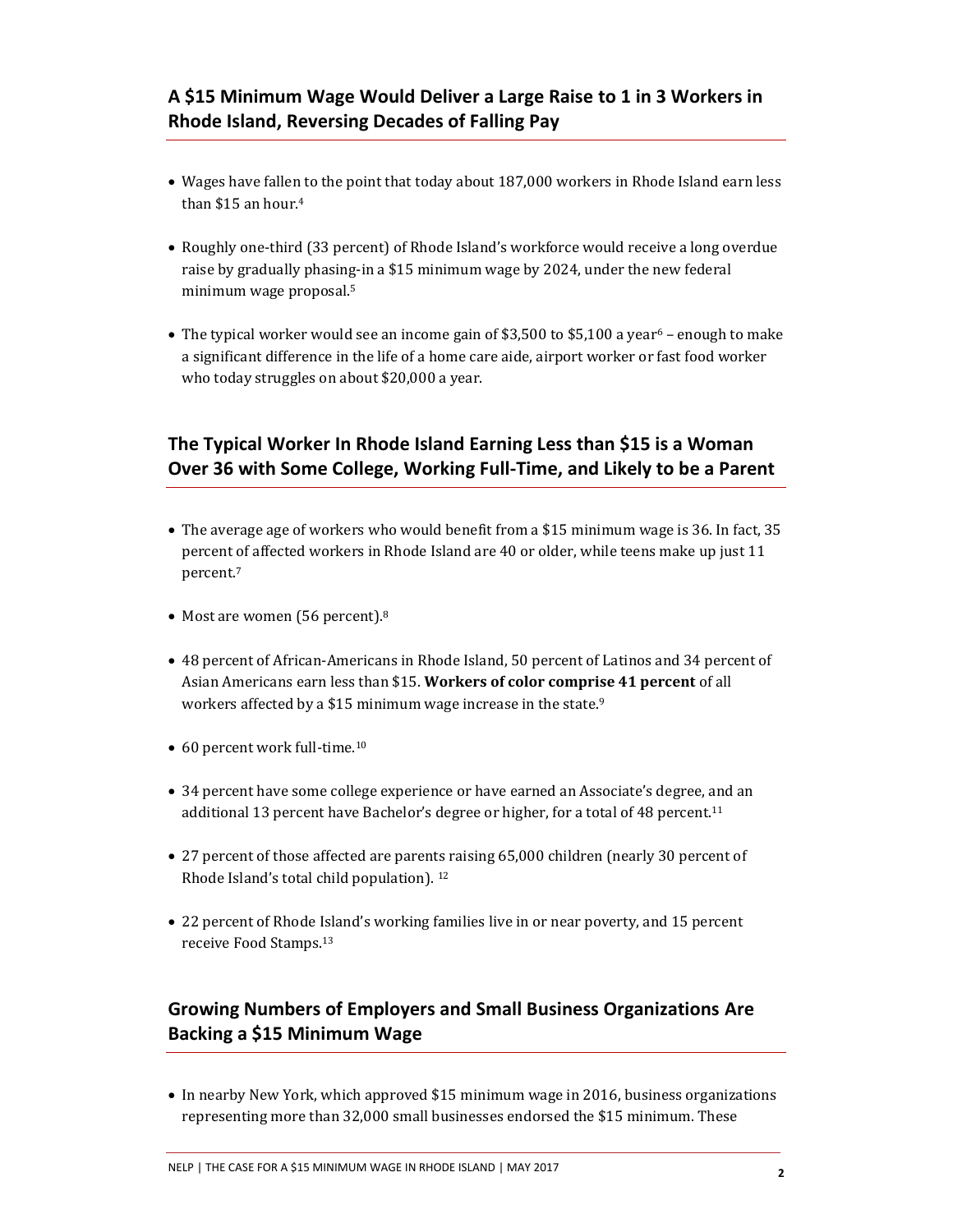include the Greater New York Chamber of Commerce,<sup>14</sup> the Brooklyn Chamber of Commerce,15 the Northeast Organic Farmers Association – New York Chapter,16 and the Long Island and Westchester/Putnam African-American Chambers of Commerce.<sup>17</sup>

- Other Business groups that have endorsed or in some cases not opposed a \$15 minimum wage include Business for a Fair Minimum Wage (endorsed), the American Sustainable Business Council (endorsed), Main Street Alliance (endorsed), the Patriotic Millionaires (endorsed),18 the Restaurant Association of Metropolitan Washington (endorsed the Washington, DC campaign),19 and the Golden Gate Restaurant Association (did not oppose the California proposal).<sup>20</sup>
- A diverse range of business leaders confirm that transitioning to a \$15 minimum wage is feasible. For example, in nearby Vermont, Ben & Jerry's has been paying a starting wage of \$16.95 per hour since 2015,<sup>21</sup> and last year, Popolo Italian Eatery, also raised it minimum wage to \$15.<sup>22</sup>
- In New Hampshire, Hermit Woods Winery also pays an hourly minimum of \$15.23
- In neighboring Massachusetts, a number of employers have adopted a minimum pay of \$15, including Beth Israel Deaconess Medical Center,24 Boston Medical Center,25 Tufts Medical Center,<sup>26</sup> Curriculum Associates,"<sup>27</sup> and others.
- In Maine, Jackson Lab<sup>28</sup> and Knack Factory<sup>29</sup> adopted a \$15 starting wage for their workers. In addition, more than 600 other businesses endorsed a \$12 minimum wage for all workers in the state.<sup>30</sup>
- Popeyes CEO Cheryl Bachelder told CNN Money, "'Everybody in retail is dealing with an increase in minimum wage …. We will adjust to increased costs just like we have before. Life will go on. There's been too much hubbub about it."<sup>31</sup>
- As fast food franchise owner Dennis Kessler who teaches at the University of Rochester's Simon School of Business told the Washington Post last year, "This \$15 thing is being phased in over quite a few years, so I don't think it's going to have much of an impact. . . . People are going to have to pay a little more. It really isn't too much more complicated than that."<sup>32</sup>
- In Flagstaff, Arizona, where voters in November approved a \$15 minimum wage, Ron Watkins, the director of operations for 16 McDonald's restaurants throughout northern Arizona, told the Arizona Daily Sun, "the minimum wage measure would not affect the company's willingness to add locations or jobs in Flagstaff."<sup>33</sup>
- In California, which approved and is phasing in a \$15 minimum wage, Bill Phelps, CEO of Wetzel's Pretzels with 100 stores statewide, and franchise owner Mike Jacobs report that they have already seen higher sales resulting from their customers having more money to spend.34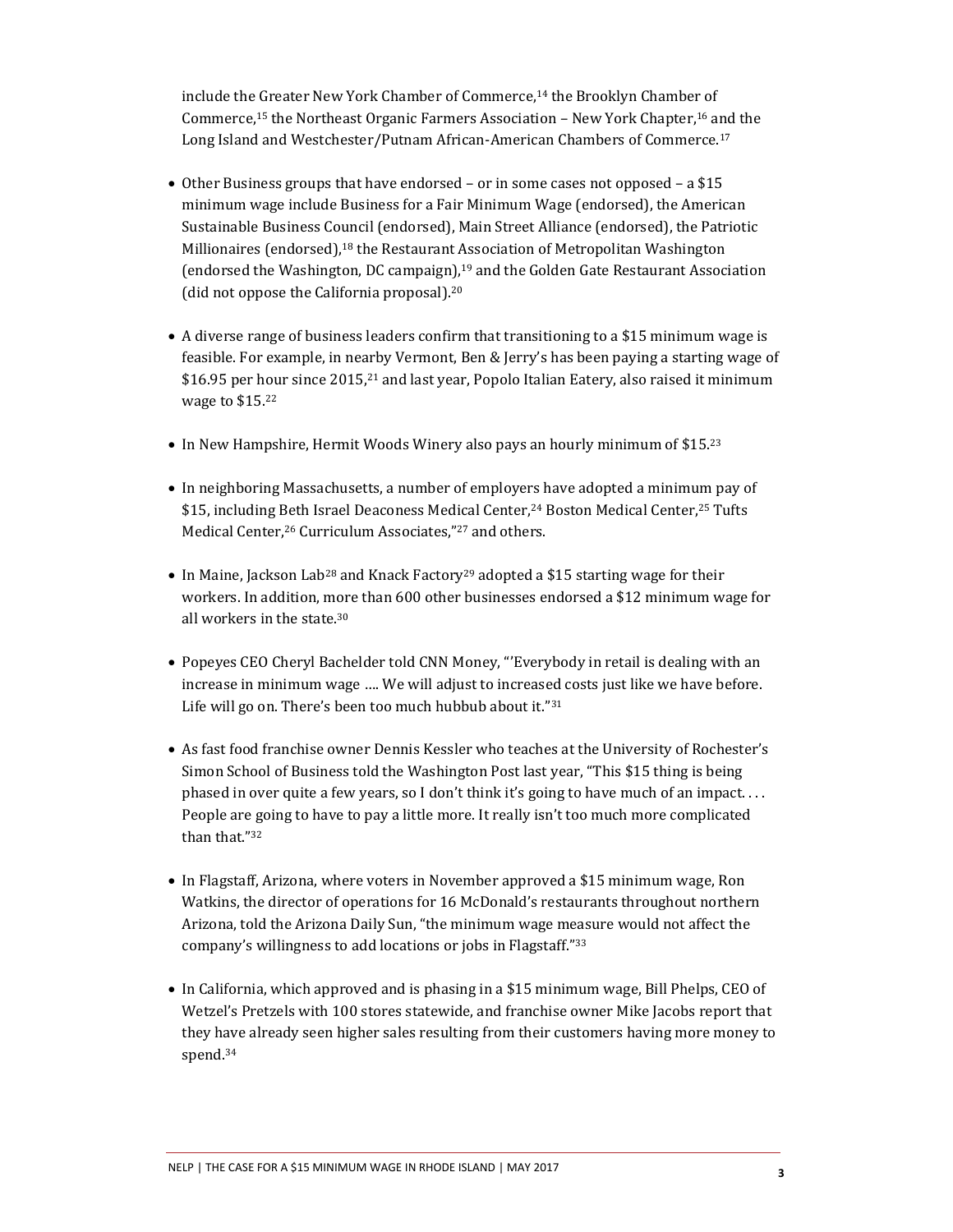### **The Economic Evidence Shows that the Benefits of a Gradually Phased-In \$15 Minimum Wage Far Outweigh the Costs**

- State-of-the-art research on the impact of a \$15 minimum wage by University of California economists for the State of New York shows that, if phased in gradually over five years, a \$15 wage would be manageable for employers and would raise business operating costs only moderately.<sup>35</sup>
- Studies of the New York and California \$15 minimum wages by University of California economists have examined the net impact of all the positive and negative effects on businesses of a \$15 wage.36 They found that, unlike small wage increases, a \$15 minimum wage generates billions in new consumer spending that offsets much of the impact of the higher wage costs on businesses.<sup>37</sup> As a result, any net negative impact on jobs would likely be small – and would be vastly outweighed by the benefits of delivering large raises for more than 1 in 3 workers, reversing decades of falling pay.
- The California study focuses in particular on the impact of the state's \$15 minimum wage in areas such as Fresno County – one of the poorest areas of the state, located in California's agricultural Central Valley. It finds that in poor areas of the state the net impact is roughly the same: the large increase in worker spending power generated by a \$15 minimum wage offsets most of the higher costs to businesses.<sup>38</sup>
- A University of Minnesota study of a proposed \$15 minimum wage in Minneapolis also found that, if gradually phased in, it would raise pay for about 23 percent of the workforce, and that any adverse effect on job levels would be small.<sup>39</sup>
- More than 75 economists and researchers have endorsed the findings of the University of California study in New York,40 and another 200 economists and researchers endorsed a 2015 proposal by Senator Bernie Sanders and Representative Keith Ellison for a \$15 federal minimum wage, finding that raising the minimum to \$15 an hour "will be an effective means of improving living standards for low-wage workers and their families and will help stabilize the economy. The costs to other groups in society will be modest and readily absorbed." 41
- Experiences in the first regions of the U.S. to phase in \$15 minimum wages San Francisco, Seattle and New York – have shown continued strong job growth as wages have increased.
- For example, in Seattle the first U.S. city to approve a \$15 minimum wage, where the wage level reached \$15 in January for large employers – restaurant job growth has continued to be strong, and unemployment has hit record lows. As *Forbes* reported this month, "Higher Seattle Minimum Wage Hasn't Hurt Restaurant Jobs Growth After a Year."<sup>42</sup> Earlier reporting in the *Puget Sound Business Journal* was titled "Apocalypse Not: \$15 and the cuts that never came."<sup>43</sup> Although a July 2016 initial analysis had suggested that while jobs continued to grow strongly in Seattle, the pace of growth might have slowed slightly on account of the minimum wage,44 in November the study's author backed away from those findings, concluding that they were not statistically significant.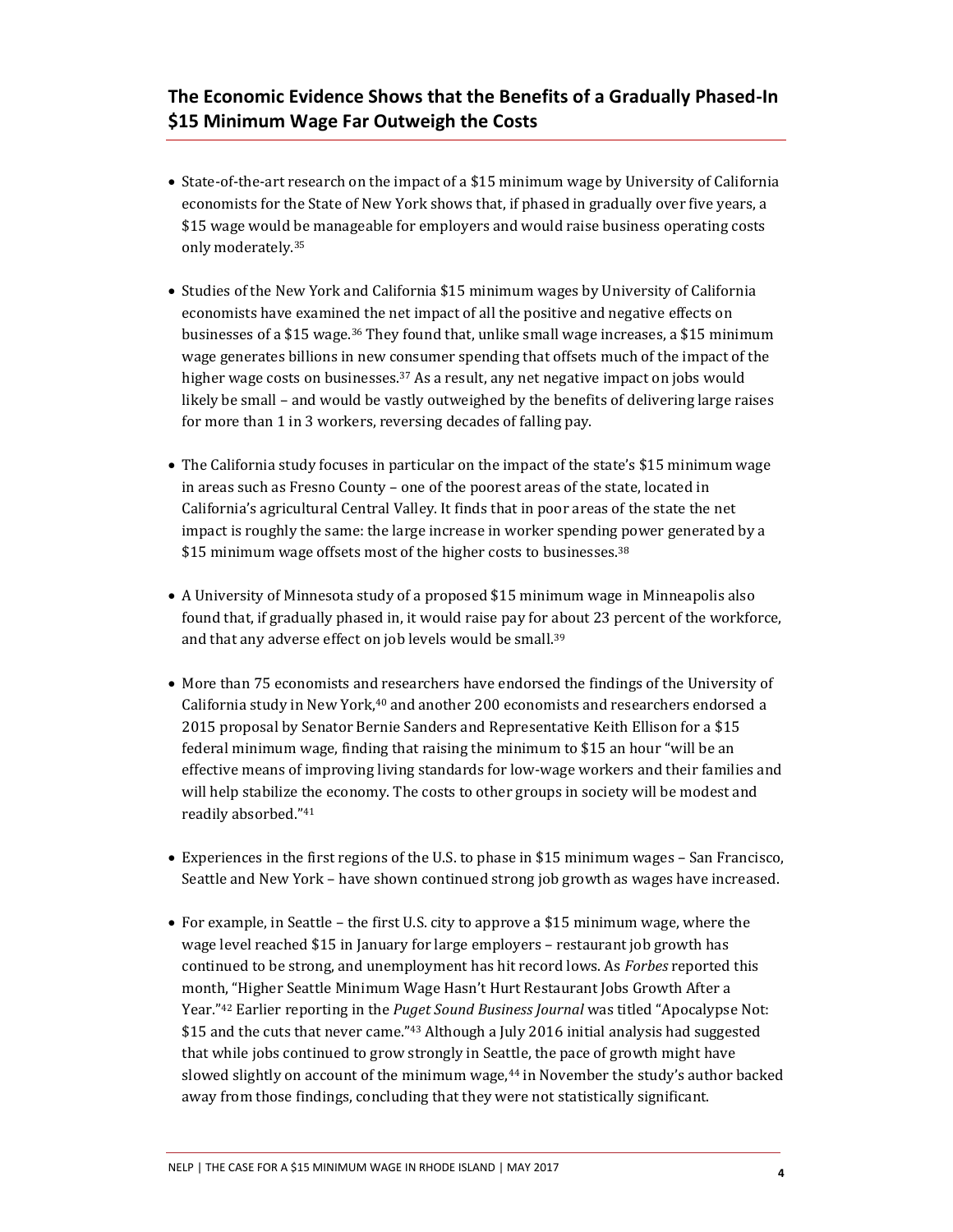# **A Higher Minimum Wage Will Not Lead Businesses or Jobs to Leave Rhode Island**

- Research and on-the-ground experiences allay concerns that businesses might relocate to avoid paying a higher minimum wage. This is because the businesses most affected by the minimum wage are in service fields like restaurants, retail, property services, home health care and child care whose customer bases are liked to their locations. Customers will not drive several miles into another state to buy a cheeseburger, a bag of diapers or a light bulb. And that you cannot mop a floor, change bed linens, or care for a toddler remotely from another state.
- An extensive body of research confirms this. For example, a December 2016 analysis by the White House Council of Economic Advisors compared job growth trends in Rhode Island and the other states that have raised the minimum wage since the 2009 recession with states that did not. It found "substantial wage increases [in the higher minimum wage states] with no discernible impact on employment levels or hours worked."<sup>45</sup>
- A recent study by University of California economists analyzed over three decades (1979 to 2014) of teen and restaurant employment data, comparing states with high average minimum wages and those with low average minimum wage (the latter typically follow the federal minimum wage law). They did not find any employment effects among restaurant workers, who comprise a large share of all low-wage workers. The effect on teen employment was only a fraction of the already negligible impact claimed by minimum wage opponents.<sup>46</sup>
- Another leading national study compared employment levels between every pair of neighboring U.S. counties that had different minimum wage levels at any time between 1990 and 2006. It found that the higher minimum wage counties did not see reduced hiring or businesses relocating to lower wage neighboring counties.<sup>47</sup>

# **A \$15 Minimum Wage Will Generate Savings for Taxpayers and the State Budget, as Workers Are Able to Support Themselves on their Earnings and Rely Less on the Social Safety Net**

- Taxpayers in Rhode Island could save over \$97 million each year by raising the minimum wage. According to research by University of California economists, Rhode Island taxpayers spend \$97 million a year (in 2013 dollars) to provide safety net benefits to lowwage workers who earn too little to support themselves.<sup>48</sup>
- Analysis in other states has shown that significant minimum wage increases generate substantial savings for state budgets. For example, a University of California analysis found that a \$13 minimum wage proposal for California would save the state budget more than \$2 billion through a combination of higher tax revenue generated by workers earning more, and safety net savings.49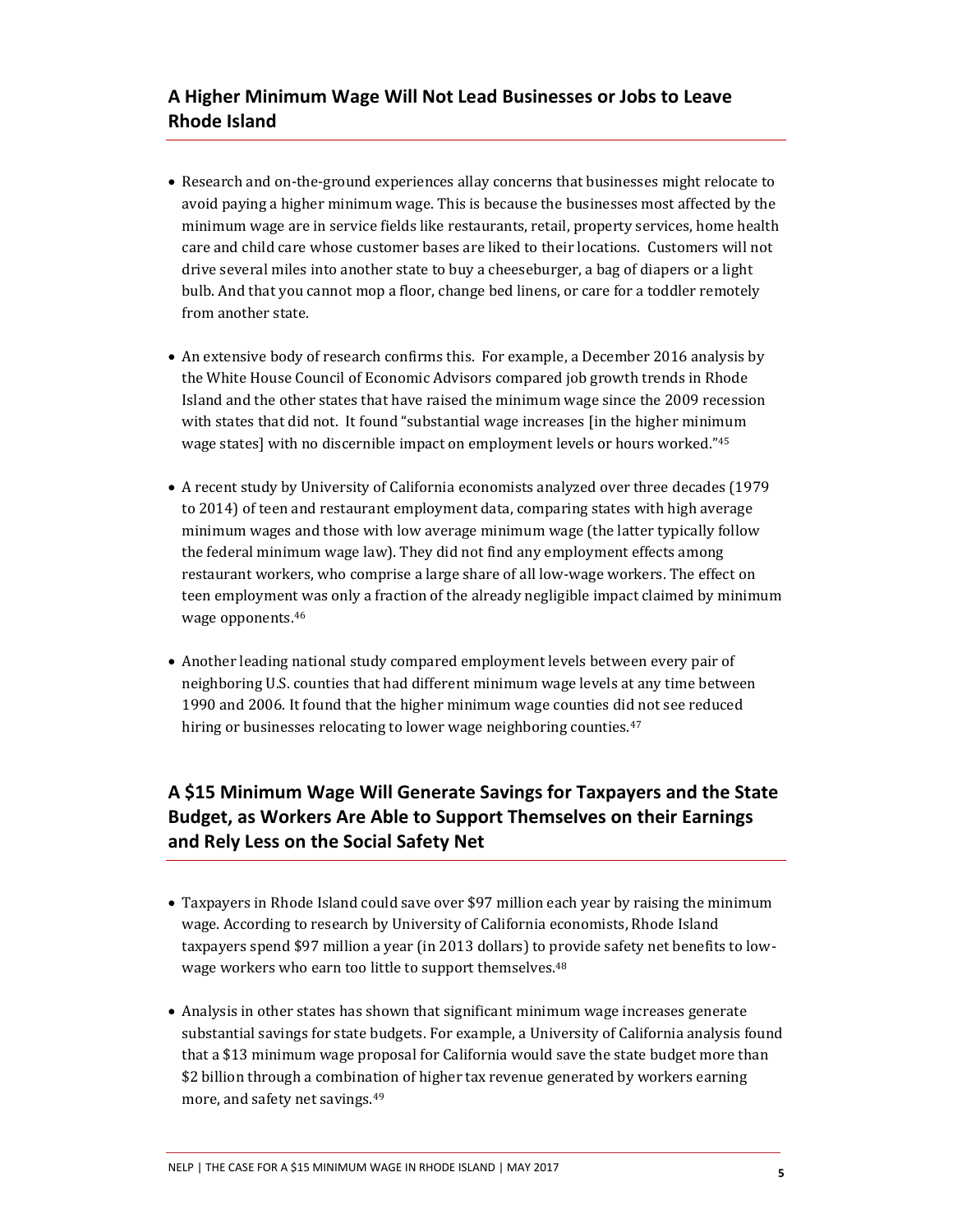#### **Research Shows Higher Minimum Wages Help Improve a Wide Range of Family and Community Health and Living Standards**

- Research shows that higher minimum wages help improve a broad range of other important societal outcomes for both workers and their children. These include reducing poverty,50 reducing reliance on taxpayer-funded safety net programs such as food stamps,<sup>51</sup> improving infant health outcomes<sup>52</sup> and improving adult mental health.<sup>53</sup> Similar research, analyzing the effects of an income boost between \$1,000 to \$3,000 (in 2005 dollars) among low income families, shows that these small increases in household income can have modest but significant benefits for young children in those families: their educational achievement and performance increase, and their employment outlook (as adults) also improves.<sup>54</sup>
- And because most childless full-time low-wage workers earn too much to qualify for Medicaid, receiving a raise to \$15 will help many more be able to afford to access health coverage, either through their employer or through their state's Affordable Care Act health insurance exchange. Research published in the *Journal of the American Medical Association Forum* estimates that raising the minimum wage from \$10 to \$15 would increase the portion of low-wage workers who can afford to access health coverage from 58 percent to 77 percent.<sup>55</sup>

#### **Endnotes**

- 1. National Employment Law Project analysis of Economic Policy Institute's *Family Budget Calculator,*  [http://www.epi.org/resources/budget/.](http://www.epi.org/resources/budget/) Assumes modest rate of inflation of 2 percent, and no median wage growth.
- 2. Ibid.
- 3. Ibid.
- 4. Economic Policy Institute and Oxfam, *Few Rewards: An Agenda to Give America's Working Poor a Raise*, June 2016, https://www.oxfamamerica.org/static/media/files/Few\_Rewards\_Report\_2016\_web.pdf.
- 5. David Cooper, *State Tables on \$15 Minimum Wage Impact: Characteristics of Workers Who Would be Affected by Increasing the Federal Minimum Wage to \$15 by 2024*, Economic Policy Institute, April 26, 2017, [http://www.epi.org/files/2017/MW-State-](http://www.epi.org/files/2017/MW-State-Tables.pdf)[Tables.pdf.](http://www.epi.org/files/2017/MW-State-Tables.pdf)
- 6. David Cooper, *Raising the Minimum Wage to \$15 by 2024 Would Lift Wages for 41 Million American Workers*, Economic Policy Institute, April 26, 2017[, http://www.epi.org/publication/15-by-2024-would-lift-wages-for-41-million/.](http://www.epi.org/publication/15-by-2024-would-lift-wages-for-41-million/)
- 7. For the average age of affected workers, see David Cooper, *Raising the Minimum Wage to \$15 by 2024 Would Lift Wages for 41 Million American Workers,* ibid. For an age breakdown in Rhode Island, see David Cooper, *State Tables on \$15 Minimum Wage Impact*, op. cit.
- 8. Ibid.
- 9. Ibid.
- 10. Ibid.
- 11. Ibid. Numbers may not add up due to rounding.
- 12. Ibid.
- 13. Oxfam and Economic Policy Institute, *Few Rewards: Rhoda Island Scorecard*, June 2016[, https://policy](https://policy-practice.oxfamamerica.org/work/poverty-in-the-us/low-wage-map/scorecard/?state=RI)[practice.oxfamamerica.org/work/poverty-in-the-us/low-wage-map/scorecard/?state=RI.](https://policy-practice.oxfamamerica.org/work/poverty-in-the-us/low-wage-map/scorecard/?state=RI)
- 14. Office of the Governor of New York, *Governor Cuomo, Joined by Vice President Biden, Announces Push to Raise New York's Minimum Wage to \$15 an Hour*, September 10, 2015[, https://www.governor.ny.gov/news/governor-cuomo-joined-vice](https://www.governor.ny.gov/news/governor-cuomo-joined-vice-president-biden-announces-push-raise-new-yorks-minimum-wage-15-hour)[president-biden-announces-push-raise-new-yorks-minimum-wage-15-hour.](https://www.governor.ny.gov/news/governor-cuomo-joined-vice-president-biden-announces-push-raise-new-yorks-minimum-wage-15-hour)
- 15. Paula Katinas, "Chamber Brings Brooklyn Business Concerns to Albany," *Brooklyn Daily Eagle*, March 16, 2016, [http://www.brooklyneagle.com/articles/2016/3/16/chamber-brings-brooklyn-business-concerns-albany.](http://www.brooklyneagle.com/articles/2016/3/16/chamber-brings-brooklyn-business-concerns-albany)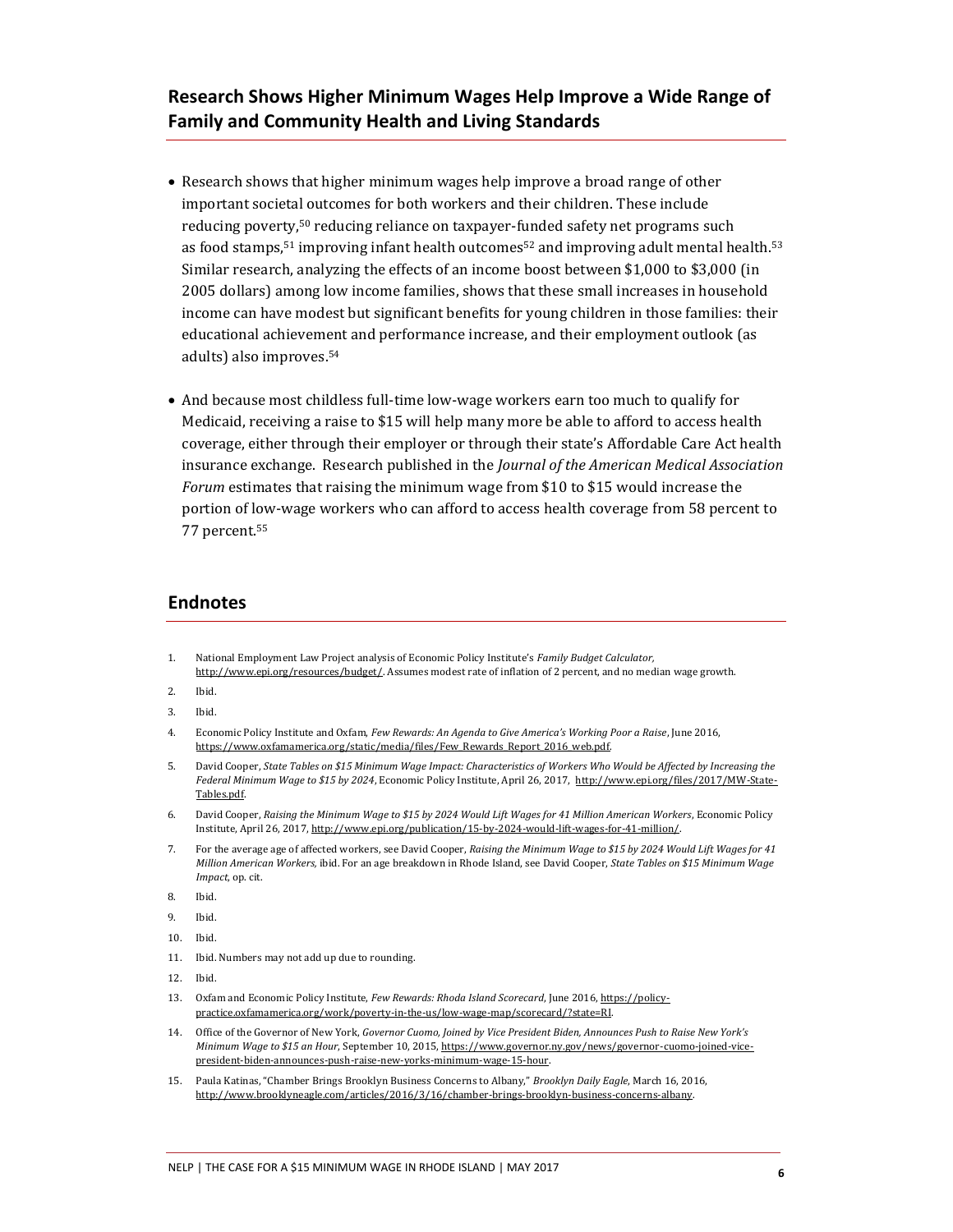- 16. Elizabeth Henderson, "\$15 Minimum: Good for Farmers," *Morning AgClips*, March 22, 2016, [https://www.morningagclips.com/15-minimum-good-for-ny-farmers/.](https://www.morningagclips.com/15-minimum-good-for-ny-farmers/)
- 17. Phil Andrews, "A \$15 Minimum Wage is Good for Long Island Businesses," *The Huffington Post*, March 24, 2016, [http://www.huffingtonpost.com/phil-andrews/long-island-15-minimum-wage\\_b\\_9538916.html.](http://www.huffingtonpost.com/phil-andrews/long-island-15-minimum-wage_b_9538916.html)
- 18. Economic Policy Institute and National Employment Law Project, *Why America Needs a \$15 Minimum Wage*, April 26, 2017, [http://www.nelp.org/content/uploads/NELP-EPI-Fact-Sheet-Why-America-Needs-15-Minimum-Wage.pdf.](http://www.nelp.org/content/uploads/NELP-EPI-Fact-Sheet-Why-America-Needs-15-Minimum-Wage.pdf)
- 19. Martin Austermuhle, "D.C. Takes First Step Towards \$15 Minimum Wage," *WAMU 88.5*, June 7, 2016, http://wamu.org/story/16/06/07/dc\_takes\_first\_step\_towards\_15\_minimum\_wage/.
- 20. Samantha Higgins, *The State of the Industry: An Update from GGRA's Executive Director*, Golden Gate Restaurant Association, April 20, 2016[, http://ggra.org/the-state-of-the-industry-an-update-from-ggras-executive-director/.](http://ggra.org/the-state-of-the-industry-an-update-from-ggras-executive-director/)
- 21. Ben & Jerry's, *Livable Wage*[, http://www.benjerry.com/values/how-we-do-business/livable-wages.](http://www.benjerry.com/values/how-we-do-business/livable-wages)
- 22. Maddi Shaw, "Bellows Falls Restaurant Jump-Starts \$15 Minimum Wage," *Battleboro Reformer*, June 8, 2016, [http://www.reformer.com/stories/bellows-falls-restaurant-jump-starts-15-minimum-wage,141878.](http://www.reformer.com/stories/bellows-falls-restaurant-jump-starts-15-minimum-wage,141878)
- 23. Dan Seufert, "Meredith Winery Hikes Its Hourly Wage to \$15," *New Hampshire Union Leader*, August 18, 2016, [http://www.unionleader.com/article/20160819/NEWS02/160819106.](http://www.unionleader.com/article/20160819/NEWS02/160819106)
- 24. Priyanka Dayal McCluskey, "Beth Israel Raises Minimum Wage to \$15 an Hour," *Boston Globe*, December 29, 2015, [https://www.bostonglobe.com/business/2015/12/29/beth-israel-deaconess-raises-minimum-wage](https://www.bostonglobe.com/business/2015/12/29/beth-israel-deaconess-raises-minimum-wage-hour/NUy1m9DD7GNZprlSs9UH9K/story.html)[hour/NUy1m9DD7GNZprlSs9UH9K/story.html.](https://www.bostonglobe.com/business/2015/12/29/beth-israel-deaconess-raises-minimum-wage-hour/NUy1m9DD7GNZprlSs9UH9K/story.html)
- 25. Dialynn Dwyer, "Boston Medical Center Will Raise Minimum Wage to \$15 an Hour," *Boston.com*, December 22, 2015, [https://www.boston.com/news/local-news/2015/12/22/boston-medical-center-will-raise-minimum-wage-to-15-an-hour.](https://www.boston.com/news/local-news/2015/12/22/boston-medical-center-will-raise-minimum-wage-to-15-an-hour)
- 26. Nate Homan, "Tufts, Boston Medical Center Workers to Get \$15 Minimum Wage," *Metro*, December 24, 2015, [http://www.metro.us/boston/tufts-boston-medical-center-workers-to-get-15-an-hour-in-2016/zsJolw---4iI5q0jXhEl3U.](http://www.metro.us/boston/tufts-boston-medical-center-workers-to-get-15-an-hour-in-2016/zsJolw---4iI5q0jXhEl3U)
- 27. Cindy Atoji Keene, "Why One Company Voluntarily Boosted Its Minimum Wage to \$15 an Hour," *Boston Globe*, November 10, 2015[, https://www.bostonglobe.com/magazine/2015/11/10/why-one-company-voluntarily-boosted-its-minimum-wage](https://www.bostonglobe.com/magazine/2015/11/10/why-one-company-voluntarily-boosted-its-minimum-wage-hour/U996ARxhvmyLzhJ3THrlBI/story.html)[hour/U996ARxhvmyLzhJ3THrlBI/story.html.](https://www.bostonglobe.com/magazine/2015/11/10/why-one-company-voluntarily-boosted-its-minimum-wage-hour/U996ARxhvmyLzhJ3THrlBI/story.html)
- 28. Darren Fishell, "Jackson Lab to Raise Minimum Wage to \$15 for 539 in Maine," *Bangor Daily News*, July 12, 2016, [http://bangordailynews.com/2016/07/12/business/jackson-lab-to-raise-minimum-wage-to-15/.](http://bangordailynews.com/2016/07/12/business/jackson-lab-to-raise-minimum-wage-to-15/)
- 29. Alex Steed, "Opinion: Why my Company Settled on \$15 per Hour Starting Wage," *Bangor Daily News*, October 9, 2015, [http://bangordailynews.com/2015/10/09/opinion/contributors/why-my-company-settled-on-15-per-hour-starting-wage/.](http://bangordailynews.com/2015/10/09/opinion/contributors/why-my-company-settled-on-15-per-hour-starting-wage/)
- 30. Maine Small Business Coalition, *Map: Nearly 600 Maine Small Business Owners Publicly Support Raising the Minimum Wage*, February 1, 2016[, http://www.mainesmallbusiness.org/fairwagemap.](http://www.mainesmallbusiness.org/fairwagemap)
- 31. Benjamin Snyder, "The CEO of Popeyes Has a Surprising Stance on the \$15 Wage," *Fortune*, November 13, 2015, [http://fortune.com/2015/11/13/popeyes-minimum-wage-fast-food/.](http://fortune.com/2015/11/13/popeyes-minimum-wage-fast-food/)
- 32. Lydia DePillis, "Businesses are Getting Steamrolled on the Minimum Wage. Here's Why," *Washington Post*, July 24, 2015, [https://www.washingtonpost.com/news/wonk/wp/2015/07/24/businesses-are-getting-steamrolled-on-the-minimum](https://www.washingtonpost.com/news/wonk/wp/2015/07/24/businesses-are-getting-steamrolled-on-the-minimum-wage-heres-why/?utm_term=.378b0204cb4e)[wage-heres-why/?utm\\_term=.378b0204cb4e.](https://www.washingtonpost.com/news/wonk/wp/2015/07/24/businesses-are-getting-steamrolled-on-the-minimum-wage-heres-why/?utm_term=.378b0204cb4e)
- 33. Emery Cowan, "Slim Margins: Higher Wages Would Benefits Restaurant Workers, But Force Tough Cuts for Owners," *Arizona Daily Sun*, August 28, 2016[, http://azdailysun.com/news/local/slim-margins-higher-wages-would-benefit-restaurant](http://azdailysun.com/news/local/slim-margins-higher-wages-would-benefit-restaurant-workers-but-force/article_760314d0-6293-59f1-99e5-5382ade5b815.html)[workers-but-force/article\\_760314d0-6293-59f1-99e5-5382ade5b815.html.](http://azdailysun.com/news/local/slim-margins-higher-wages-would-benefit-restaurant-workers-but-force/article_760314d0-6293-59f1-99e5-5382ade5b815.html)
- 34. Sam Harnett, "Fast Food CEO Says Higher Minimum Wage Boosts Business," *KQED News*, January 3, 2017, [https://ww2.kqed.org/news/2017/01/03/minimum-wage-goes-up-and-so-does-business-thats-what-this-fast-food-ceo](https://ww2.kqed.org/news/2017/01/03/minimum-wage-goes-up-and-so-does-business-thats-what-this-fast-food-ceo-says-happened/)[says-happened/.](https://ww2.kqed.org/news/2017/01/03/minimum-wage-goes-up-and-so-does-business-thats-what-this-fast-food-ceo-says-happened/)
- 35. Michael Reich, Sylvia A. Allegretto, Ken Jacobs and Claire Montialoux, *The Effects of a \$15 Minimum Wage in New York State*, Institute for Research on Labor and Employment, University of California-Berkeley, March 2016, [http://laborcenter.berkeley.edu/the-effects-of-a-15-minimum-wage-in-new-york-state/.](http://laborcenter.berkeley.edu/the-effects-of-a-15-minimum-wage-in-new-york-state/)
- 36. Ibid.

 $\overline{a}$ 

- 37. Thomas Michel, "Cuomo's Proposal for \$15 Minimum Wage Deserves Support," *Syracuse Post-Dispatch*, March 16, 2016, [http://www.syracuse.com/opinion/index.ssf/2016/03/cuomos\\_proposal\\_for\\_15\\_minimum\\_wage\\_deserves\\_support\\_commen](http://www.syracuse.com/opinion/index.ssf/2016/03/cuomos_proposal_for_15_minimum_wage_deserves_support_commentary.html)\_ [tary.html.](http://www.syracuse.com/opinion/index.ssf/2016/03/cuomos_proposal_for_15_minimum_wage_deserves_support_commentary.html)
- 38. Michael Reich, Sylvia A. Allegretto and Claire Montialoux, *The Effects of a \$15 Minimum Wage in California and Fresno*, January 2017, Institute for Research on Labor and Employment, University of California-Berkeley, [http://irle.berkeley.edu/files/2017/Effects-of-a-15-Minimum-Wage-in-California-and-Fresno.pdf.](http://irle.berkeley.edu/files/2017/Effects-of-a-15-Minimum-Wage-in-California-and-Fresno.pdf)
- 39. University of Minnesota, Humphrey School of Public Affairs, *Evaluation of a Minimum Wage Increase in Minneapolis and Hennepin/Ramsey County, Technical Report*, September 2016, [http://www.ci.minneapolis.mn.us/www/groups/public/@clerk/documents/webcontent/wcmsp-187333.pdf.](http://www.ci.minneapolis.mn.us/www/groups/public/@clerk/documents/webcontent/wcmsp-187333.pdf)
- 40. Fiscal Policy Institute, *New York Economists Support a Statewide \$15 Minimum Wage; Recent Academic Research Shows it's Good for Workers, Businesses and the Economy*, March 14, 2016[, http://fiscalpolicy.org/new-york-economists-support-a-statewide-](http://fiscalpolicy.org/new-york-economists-support-a-statewide-15-minimum-wage-recent-academic-research-shows-its-good-for-workers-businesses-and-the-economy)[15-minimum-wage-recent-academic-research-shows-its-good-for-workers-businesses-and-the-economy.](http://fiscalpolicy.org/new-york-economists-support-a-statewide-15-minimum-wage-recent-academic-research-shows-its-good-for-workers-businesses-and-the-economy)
- 41. Office of Senator Bernie Sanders, *Economists In Support of a \$15 U.S. Minimum Wage as of 2020*, July 2015, [http://www.sanders.senate.gov/download/15-minimum-wage-petition?inline=file.](http://www.sanders.senate.gov/download/15-minimum-wage-petition?inline=file)
- 42. Erik Sherman, "Higher Seattle Minimum Wage Hasn't Hurt Restaurant Jobs Growth After a Year," *Forbes*, January 7, 2017, [http://www.forbes.com/sites/eriksherman/2017/01/07/seattle-restaurant-jobs-keep-growing-with-higher-minimum](http://www.forbes.com/sites/eriksherman/2017/01/07/seattle-restaurant-jobs-keep-growing-with-higher-minimum-wages-after-a-year/#3df5b8d71e9f)[wages-after-a-year/#3df5b8d71e9f.](http://www.forbes.com/sites/eriksherman/2017/01/07/seattle-restaurant-jobs-keep-growing-with-higher-minimum-wages-after-a-year/#3df5b8d71e9f) See also, Coral Garnick, "Seattle Jobless Rate Hits 8-Year Low in August," *The Seattle*